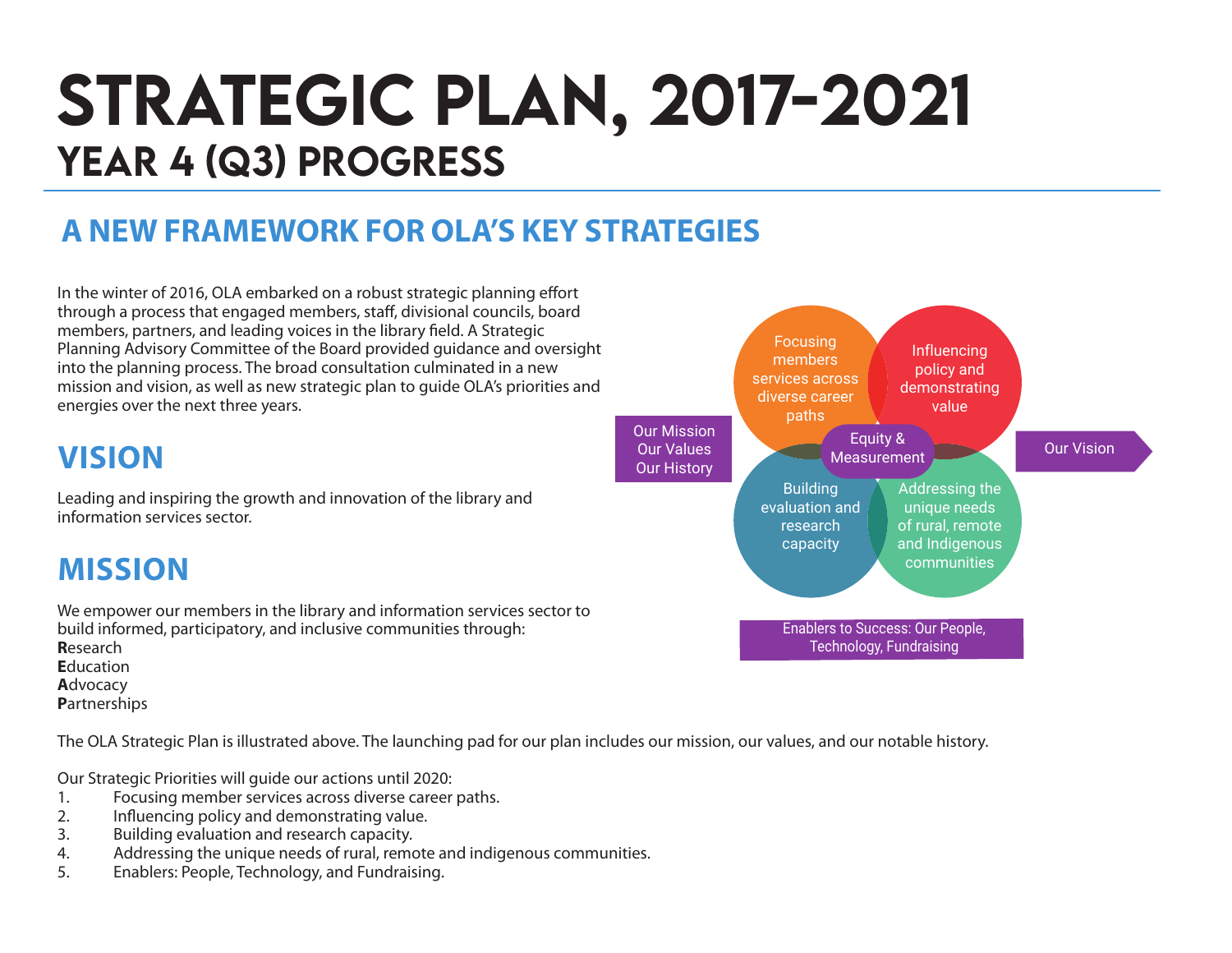# **STRATEGIC PRIORITY 1: FOCUSING MEMBER SERVICES ACROSS DIVERSE CAREER PATHS**

#### **GOALS**

Engage with library and information<br>specialists who work outside of tradit<br>libraries. specialists who work outside of traditional Engage with library and information<br>specialists who work outside of traditional and information sector and early care<br>libraries.



and information sector and early career



Engage with those new to the library<br>and information sector and early career  $\sum$  and develop improved platforms to support<br>members. and develop improved platforms to support communites of practice.



#### **OVERALL COMPLETED: 100%** NOTE: REPRESENTS YEAR 4 (Q3) PROGRESS

#### **WHAT WILL SUCCESS LOOK LIKE IN FOUR YEARS?**

- Our membership reflects the broad range of environments in which library and information specialists are employed.
- Early and new career members are well supported through our career and educational programs.
- Members are able to access more leadership and management programming through OLA and partner organization.
- Vibrant and successful communites of practice stimulate rapid diffusion of innovation and best practices.

# **STRATEGIC PRIORITY 2 : INFLUENCING POLICY AND DEMONSTRATING VALUE**

#### **GOALS**

**1Grow and focus OLA's advocacy and<br>government relations strategy on tail goals and define measures for assess<br>progress and success** government relations strategy on targeted goals and define measures for assessing progress and success.

50%

Grow and inspire a network of library<br>advocates at local and provincial levels.

Grow and inspire a network of library<br>advocates at local and provincial levels.<br>**3Expand the development and sharing of**<br>member use at the local community leve advocacy resources, tools, and strategies for member use at the local community level.



#### **OVERALL COMPLETED: 83%** NOTE: REPRESENTS YEAR 4 (Q3) PROGRESS

#### **WHAT WILL SUCCESS LOOK LIKE IN FOUR YEARS?**

- We have specific goals and measures for advocacy work that meets the needs of our members.
- We work collaboratively with multiple partners and share the advocacy agenda.
- We have a broad network of library advocates who are actively engaged in building and implementing our advocacy initiatives.
- Our members have access to a range of content to support their local advocacy work.

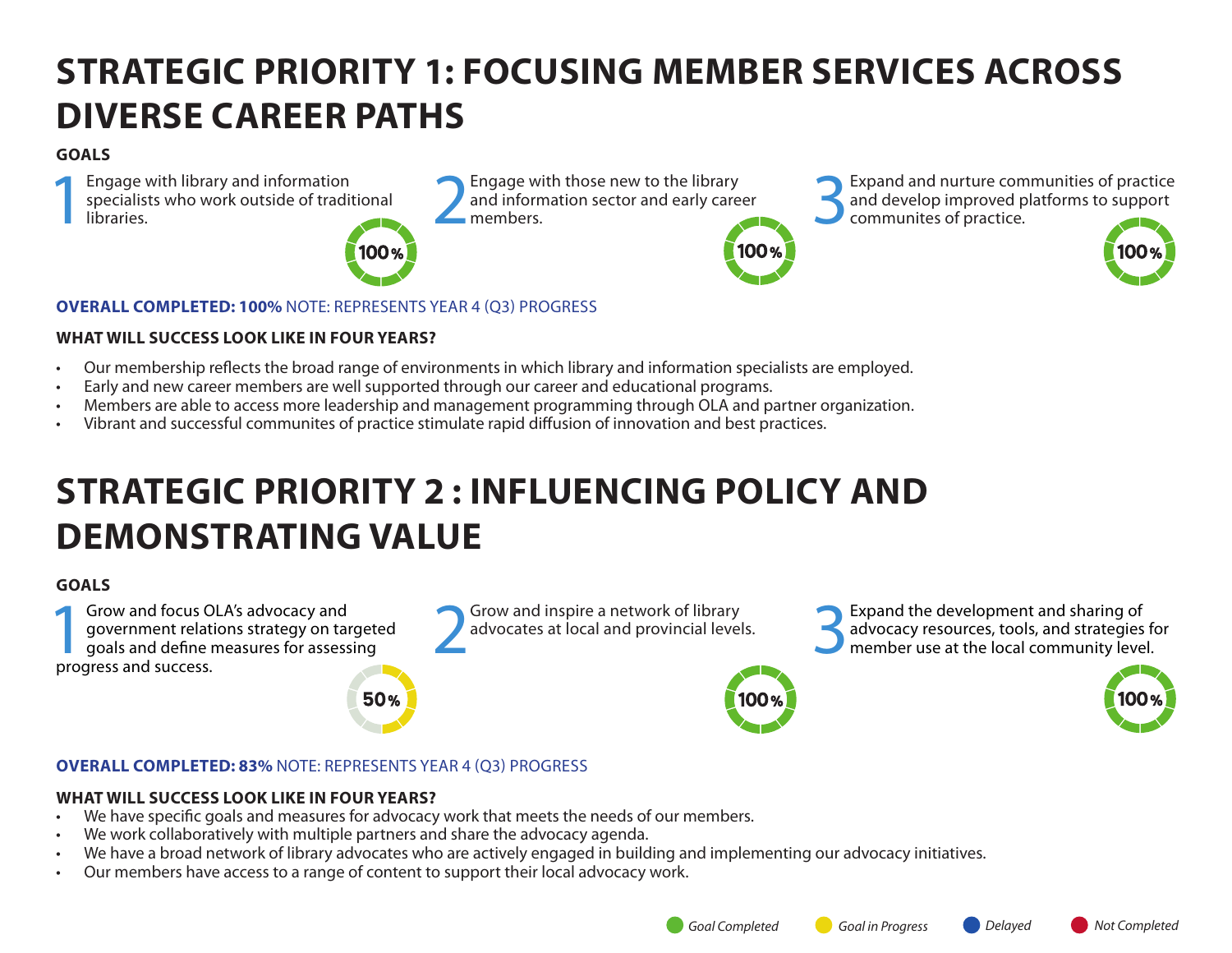# **STRATEGIC PRIORITY 3: BUILDING EVALUATION AND RESEARCH CAPACITY**

#### **GOALS**

Develop an evaluation and research strategy Build member capacity in areas of that supports best practices and assesses the value of libraries. that supports best practices and assesses the value of libraries.



100 %

Build member capacity in areas of **1986** Integrate evaluation and research across all measurement and performance evaluation. of OLA services.



#### **WHAT WILL SUCCESS LOOK LIKE IN FOUR YEARS?**

- We have a solid strategy created by our members that includes identifying research priorities annually, meeting intended outcomes, securing research resources and partners, and effectively disseminating research reports.
- Our education and training initiatives in areas of measurement and evaluation are well subscribed.
- OLA has integrated evaluation and research across many of its programs and members services.

# **STRATEGIC PRIORITY 4 : ADDRESSING THE UNIQUE NEEDS OF RURAL, REMOTE AND INDIGENOUS COMMUNITIES**

#### **GOALS**

Identify the needs and requirements of rural,<br>northern, and remote communities.

Identify the needs and requirements of rural,<br>
northern, and remote communities.<br> **EXECUTES** TO MANUS TREQUITES to these communities other organizations and associations to minimize duplication of effort and maximize resources to these communities.

Solution of the set of all type and service access for libraries of all type<br>in smaller, rural, or remote communities,<br>including Ontario's Indigenous communities and service access for libraries of all types including Ontario's Indigenous communities.

#### **OVERALL COMPLETED: 0%** NOTE: REPRESENTS YEAR 4 (Q3) PROGRESS. THESE TACTICS ARE ONGOING FOR THE FISCAL YEAR 2020-2021.

#### **WHAT WILL SUCCESS LOOK LIKE IN FOUR YEARS?**

• A rural, remote, and Indigenous communities plan is created and deployed.

 $\mathbf{0}$  %

- Libraries of all types (public, school, academic, health, special) in small, rural or remote communities have access to services tailored to their unique communities.
- More members from small, rural, and remote communities access educational programs, volunteer and engage in workshops and committees.

 $O%$ 

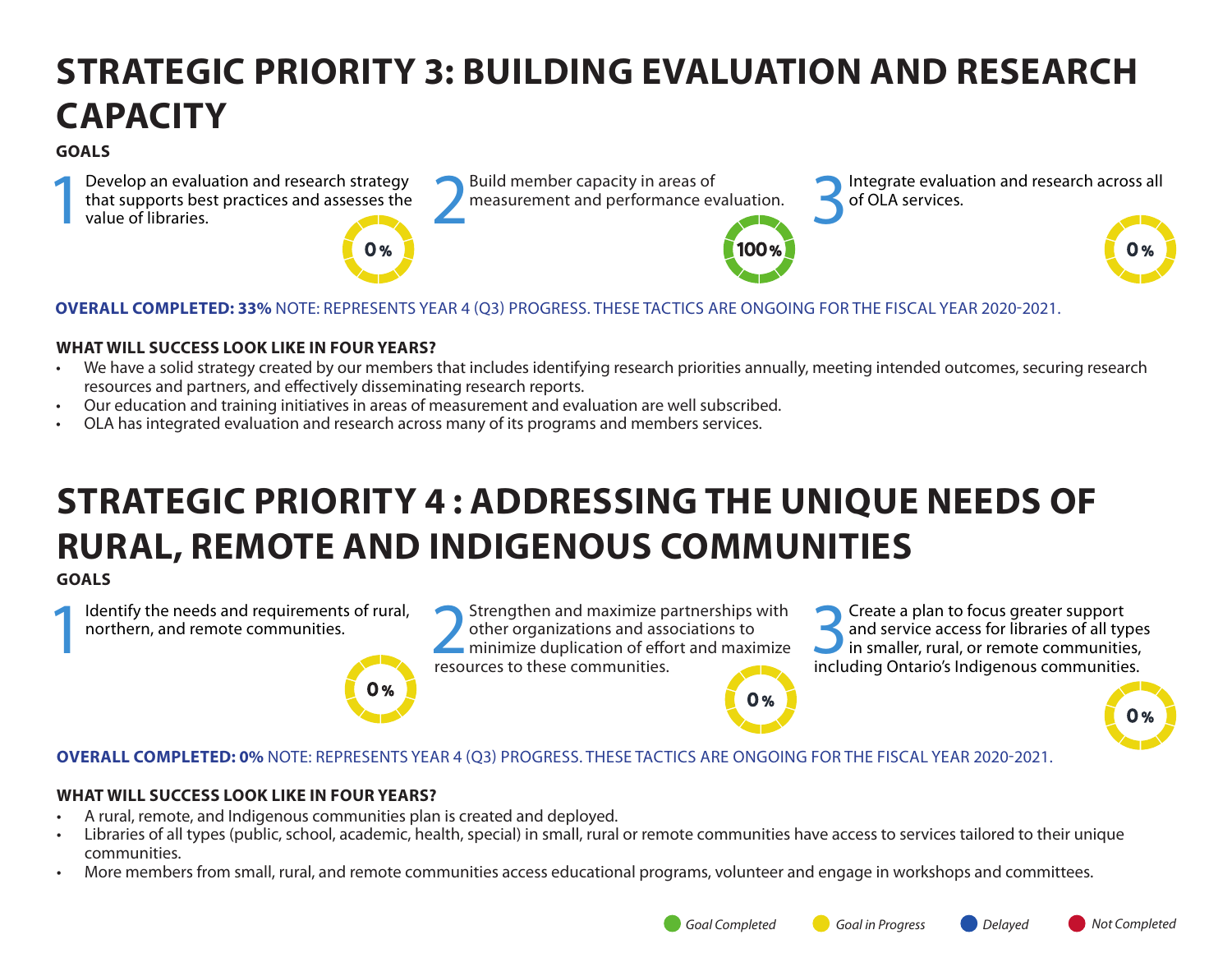# **STRATEGIC PRIORITY 5: OUR ENABLERS TO SUCCESS**

#### **1** Our People

#### **GOALS:**

- Reimagine the Forest of Reading and promotions under the current climate of restrictions.
- Develop a space transition and moving plan for the OLA office and staff.



50%

#### **GOALS:**

- Launch the new Association Management System and OLA Web platform.
- Develop the virtual Super Conference platform.



**Fundraising** 



#### **GOALS:**

- Research and apply for any COVID-related funding opportunities (in addition to the other grant/fund opportunities OLA pursues)
- Deploy the OLA Annual Fund Raising Campaign: OLA General Fund

#### **OVERALL COMPLETED: 83%** NOTE: REPRESENTS YEAR 4 (Q3) PROGRESS. REVISED DUE DATE - JULY 2021 TO FINALIZE SPACE TRANSITION LONG-TERM PLAN

#### **WHAT WILL SUCCESS LOOK LIKE IN FOUR YEARS?**

• OLA will have the staff/volunteer expertise and competency and resources and systems in place to continue to provide pro-active programs and services that will continually strengthen the profession and library sector.